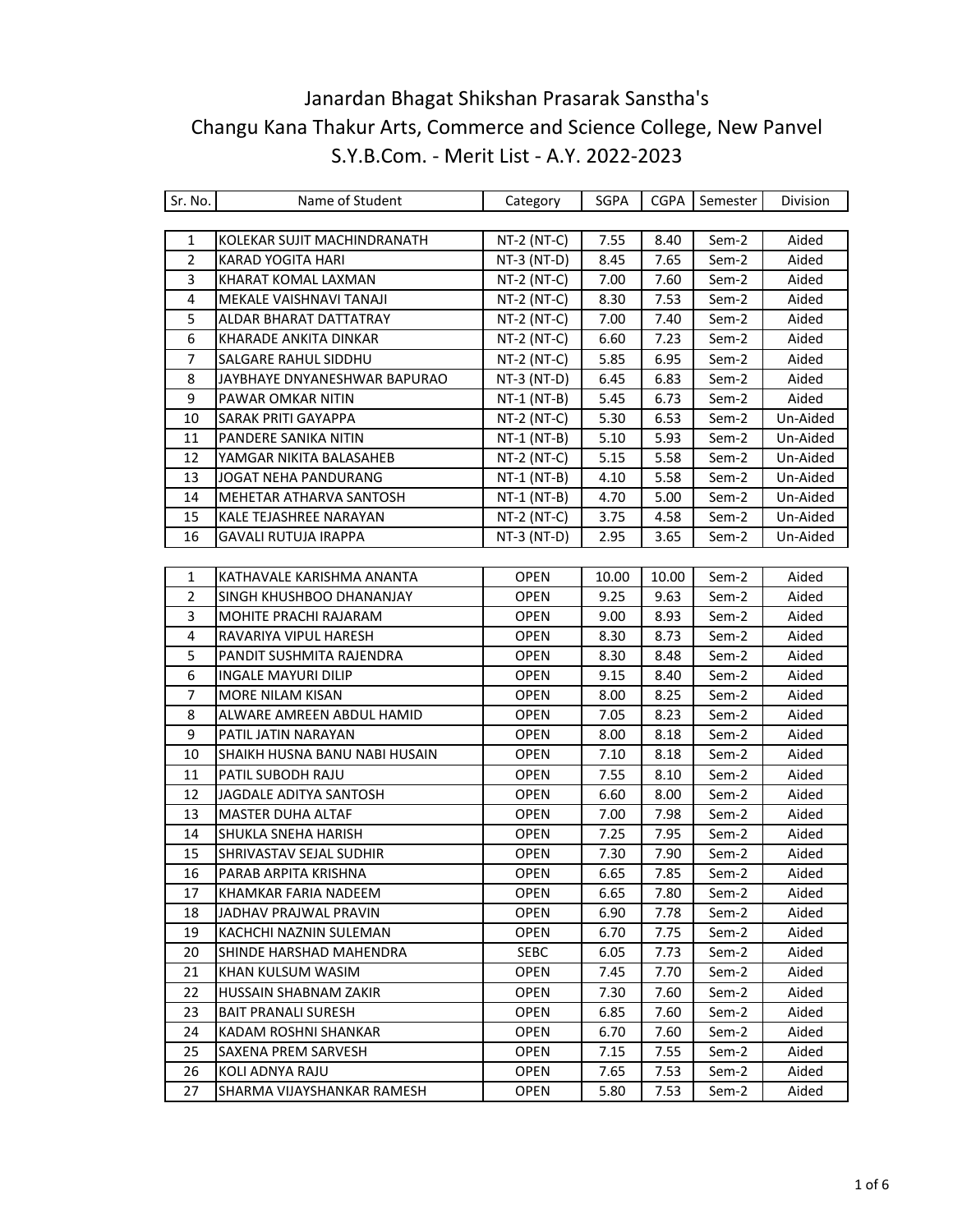| Sr. No. | Name of Student              | Category    | SGPA | <b>CGPA</b> | Semester | Division |
|---------|------------------------------|-------------|------|-------------|----------|----------|
|         |                              |             |      |             |          |          |
| 28      | <b>SURASE SEEMA AMBADAS</b>  | <b>OPEN</b> | 7.55 | 7.43        | Sem-2    | Aided    |
| 29      | DURKAR AKSHADA CHANDRAKANT   | <b>OPEN</b> | 6.55 | 7.38        | Sem-2    | Aided    |
| 30      | PATIL VIDYA VIKAS            | <b>OPEN</b> | 7.10 | 7.30        | Sem-2    | Aided    |
| 31      | SINGH RABINA OMPRAKASH       | <b>OPEN</b> | 6.30 | 7.30        | Sem-2    | Aided    |
| 32      | SAHU AMITKUMAR RAJENDRAKUMAR | <b>OPEN</b> | 6.45 | 7.28        | Sem-2    | Aided    |
| 33      | SAYYED TAHOORA MUSHTAQ       | <b>OPEN</b> | 6.20 | 7.28        | Sem-2    | Aided    |
| 34      | DATE PRAJKTA BHAGAJI         | <b>OPEN</b> | 6.40 | 7.15        | Sem-2    | Aided    |
| 35      | SINHA ANJALI SANTOSH         | <b>OPEN</b> | 7.50 | 7.13        | Sem-2    | Aided    |
| 36      | CHINCHOLE TEJASWINI VITTHAL  | <b>OPEN</b> | 6.90 | 7.13        | Sem-2    | Aided    |
| 37      | MUJAWAR ANAM AZEEM           | <b>OPEN</b> | 5.00 | 7.13        | Sem-2    | Aided    |
| 38      | <b>GUPTA SANDEEP LALJI</b>   | <b>OPEN</b> | 7.25 | 7.10        | Sem-2    | Aided    |
| 39      | PIMPARKAR DHANSHREE PRAVIN   | <b>OPEN</b> | 6.95 | 7.05        | Sem-2    | Aided    |
| 40      | MANEPATIL PRANAV MAHESH      | <b>OPEN</b> | 6.65 | 7.05        | Sem-2    | Aided    |
| 41      | SHIRKE SARTHAK SANDIP        | <b>OPEN</b> | 5.60 | 7.05        | Sem-2    | Aided    |
| 42      | DESHMUKH SAKSHI ANIL         | <b>OPEN</b> | 5.45 | 7.05        | Sem-2    | Aided    |
| 43      | CHAUHAN MAHIMA LALMAN        | <b>OPEN</b> | 6.10 | 7.03        | Sem-2    | Aided    |
| 44      | SAINI AJIT OMPRAKASH         | <b>OPEN</b> | 6.10 | 7.03        | Sem-2    | Aided    |
| 45      | SHINDE PRATHAMESH RAMCHANDRA | <b>OPEN</b> | 5.90 | 6.98        | Sem-2    | Aided    |
| 46      | MUJAWAR AFSHA RAFIQUE        | <b>OPEN</b> | 5.15 | 6.98        | Sem-2    | Aided    |
| 47      | BABAR AVANTIKA AJIT          | <b>OPEN</b> | 5.35 | 6.95        | Sem-2    | Un-Aided |
| 48      | CHAVAN PRATHMESH SAJJAN      | <b>OPEN</b> | 7.25 | 6.93        | Sem-2    | Un-Aided |
| 49      | THAKKAR CHINTAN BIPIN        | OPEN        | 5.75 | 6.90        | Sem-2    | Un-Aided |
| 50      | RANJANE TEJASHREE ROHIDAS    | <b>OPEN</b> | 6.40 | 6.88        | Sem-2    | Un-Aided |
| 51      | RAJAVAT RIYA DEEPUSINGH      | <b>OPEN</b> | 6.05 | 6.80        | Sem-2    | Un-Aided |
| 52      | JAGTAP GAURAV YASHWANT       | <b>OPEN</b> | 6.15 | 6.75        | Sem-2    | Un-Aided |
| 53      | SHAIKH ARSHIN ALTAF          | OPEN        | 4.85 | 6.75        | Sem-2    | Un-Aided |
| 54      | <b>OMKAR SINGH</b>           | <b>OPEN</b> | 6.60 | 6.70        | Sem-2    | Un-Aided |
| 55      | KASHID YOGESH RAMCHANDRA     | <b>OPEN</b> | 5.10 | 6.68        | Sem-2    | Un-Aided |
| 56      | SHAIKH ZUBAIDA ASLAM         | <b>OPEN</b> | 4.90 | 6.63        | Sem-2    | Un-Aided |
| 57      | <b>BHOSLE SANIKA VIKAS</b>   | <b>OPEN</b> | 5.85 | 6.60        | Sem-2    | Un-Aided |
| 58      | PAWAR MAMTA AMRARAM          | <b>OPEN</b> | 6.75 | 6.58        | Sem-2    | Un-Aided |
| 59      | SINGH KIRTENDRA RAM          | <b>OPEN</b> | 5.65 | 6.58        | Sem-2    | Un-Aided |
| 60      | PAWAR SHREYA RAMESH          | <b>OPEN</b> | 6.10 | 6.55        | Sem-2    | Un-Aided |
| 61      | <b>SHAKUR SAFA ANWAR</b>     | <b>OPEN</b> | 4.25 | 6.53        | Sem-2    | Un-Aided |
| 62      | <b>GHADGE MAYUR VITTHAL</b>  | <b>OPEN</b> | 4.95 | 6.50        | Sem-2    | Un-Aided |
| 63      | RAO HARSH AJIT               | <b>OPEN</b> | 4.70 | 6.48        | Sem-2    | Un-Aided |
| 64      | SHELAR SAHIL SHANKAR         | <b>OPEN</b> | 4.50 | 6.48        | Sem-2    | Un-Aided |
| 65      | PATIL MAYUR GOVIND           | <b>OPEN</b> | 6.80 | 6.43        | Sem-2    | Un-Aided |
| 66      | PATEL HANZALA A RAZZAQUE     | <b>OPEN</b> | 4.10 | 6.43        | Sem-2    | Un-Aided |
| 67      | HURZUK UZAIR ZAMEER          | <b>OPEN</b> | 5.60 | 6.40        | Sem-2    | Un-Aided |
| 68      | BHOPALI MURTAZA RIZWANALI    | <b>OPEN</b> | 5.55 | 6.30        | Sem-2    | Un-Aided |
| 69      | BHATKHANDE SAYLEE ANANTA     | <b>OPEN</b> | 5.75 | 6.25        | Sem-2    | Un-Aided |
| 70      | <b>SHELKE SAKSHI KESHAV</b>  | <b>OPEN</b> | 5.35 | 6.18        | Sem-2    | Un-Aided |
| 71      | <b>REDDY BABU RAM</b>        | <b>OPEN</b> | 5.30 | 6.18        | Sem-2    | Un-Aided |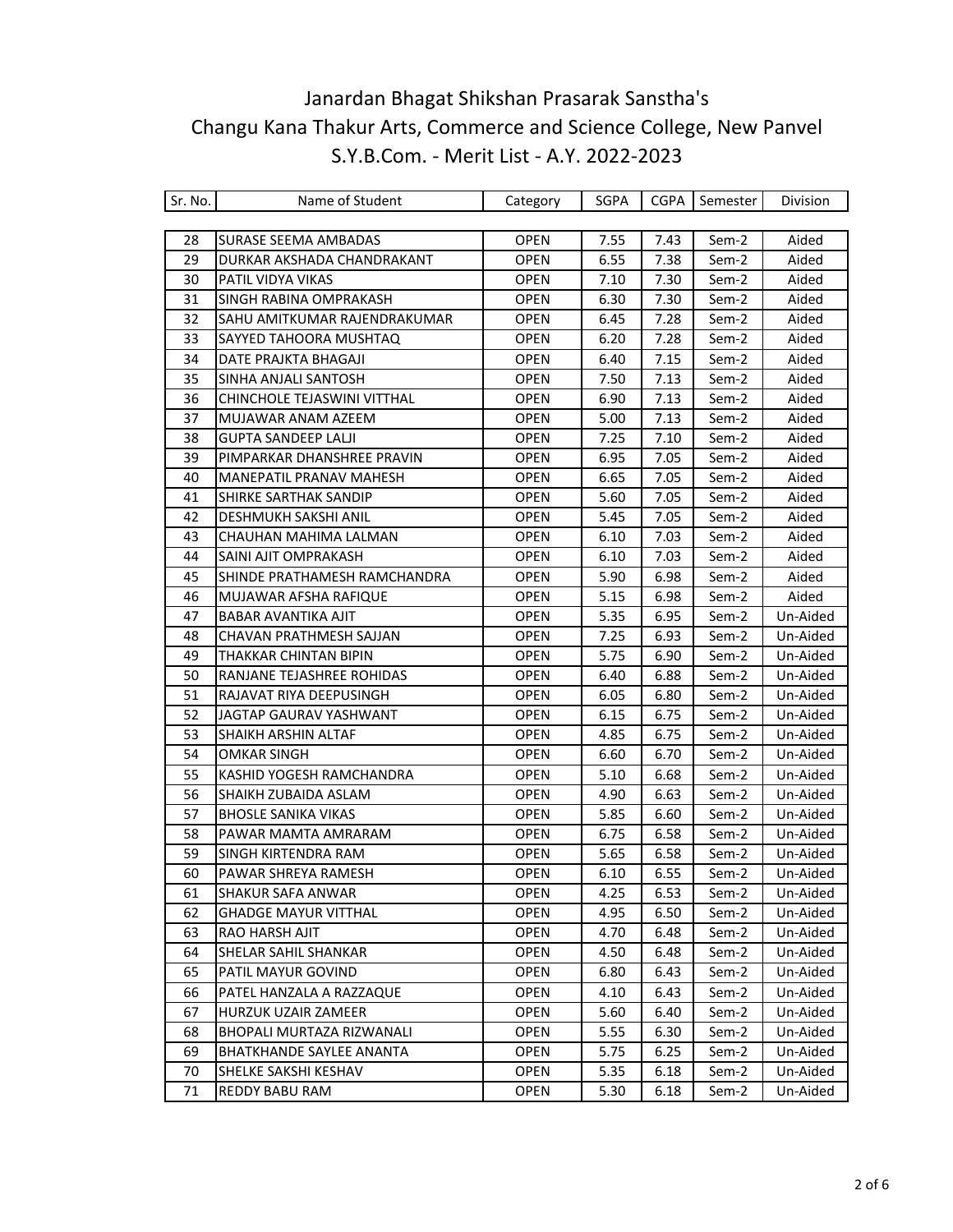| Sr. No.      | Name of Student                | Category    | SGPA | CGPA | Semester | Division |
|--------------|--------------------------------|-------------|------|------|----------|----------|
|              |                                |             |      |      |          |          |
| 72           | <b>BHOSALE ADITYA KAILAS</b>   | <b>OPEN</b> | 5.75 | 6.10 | Sem-2    | Un-Aided |
| 73           | <b>VHATKAR KALPESH ARJUN</b>   | <b>OPEN</b> | 5.75 | 6.10 | Sem-2    | Un-Aided |
| 74           | KATKAR ONKAR GANPAT            | <b>OPEN</b> | 4.70 | 6.10 | Sem-2    | Un-Aided |
| 75           | DISLE SAHIL SUBHASH            | <b>OPEN</b> | 4.55 | 6.03 | Sem-2    | Un-Aided |
| 76           | <b>JAIGARKAR SAHIL ILIYAS</b>  | <b>OPEN</b> | 4.65 | 6.00 | Sem-2    | Un-Aided |
| 77           | PAWADE SUJAL BHAUSAHEB         | <b>OPEN</b> | 5.70 | 5.95 | Sem-2    | Un-Aided |
| 78           | <b>GAIKAR PRACHI NARAYAN</b>   | <b>OPEN</b> | 5.60 | 5.95 | Sem-2    | Un-Aided |
| 79           | MUKADAM NABA ABDUL JABBAR      | <b>OPEN</b> | 4.85 | 5.95 | Sem-2    | Un-Aided |
| 80           | MORE SANDIP GAJENDRA           | <b>OPEN</b> | 5.25 | 5.93 | Sem-2    | Un-Aided |
| 81           | CHIKANE VINAYAK SANTOSH        | <b>OPEN</b> | 4.65 | 5.88 | Sem-2    | Un-Aided |
| 82           | SHINDE ATHARVA SANDEEP         | <b>OPEN</b> | 5.40 | 5.85 | Sem-2    | Un-Aided |
| 83           | SATWARE AASHNA JAVED           | <b>OPEN</b> | 5.00 | 5.80 | Sem-2    | Un-Aided |
| 84           | <b>GUPTA ADITYA GOVIND</b>     | OPEN        | 4.80 | 5.78 | Sem-2    | Un-Aided |
| 85           | JADHAV VINDO SANTOSH           | <b>OPEN</b> | 3.80 | 5.78 | Sem-2    | Un-Aided |
| 86           | SAYYAD HAMIRA BABASAB          | <b>OPEN</b> | 4.10 | 5.70 | Sem-2    | Un-Aided |
| 87           | MENDADKAR MOHINI HARISHCHANDRA | <b>OPEN</b> | 5.25 | 5.63 | Sem-2    | Un-Aided |
| 88           | TAWDE HARSH VINOD              | <b>OPEN</b> | 4.95 | 5.63 | Sem-2    | Un-Aided |
| 89           | SAHANI APEKSHA RAMESH          | <b>OPEN</b> | 5.45 | 5.58 | Sem-2    | Un-Aided |
| 90           | YADAV ANITA MAHANT             | <b>OPEN</b> | 4.35 | 5.40 | Sem-2    | Un-Aided |
| 91           | MORE MAKARAND NAGNATH          | <b>OPEN</b> | 9.70 | 5.35 | Sem-2    | Un-Aided |
| 92           | KHAN SADAF IRFAN               | <b>OPEN</b> | 3.05 | 5.20 | Sem-2    | Un-Aided |
| 93           | MALAYARANJAN RAUL MANORANJAN   | <b>OPEN</b> | 3.70 | 5.13 | Sem-2    | Un-Aided |
| 94           | CHOUDHARY NILESH SUJARAM       | <b>OPEN</b> | 4.55 | 5.05 | Sem-2    | Un-Aided |
| 95           | WAGH PRATIKSHA BAPU            | <b>OPEN</b> | 3.20 | 5.05 | Sem-2    | Un-Aided |
| 96           | THAKUR BISHAL SANTOSH          | <b>OPEN</b> | 3.80 | 4.98 | Sem-2    | Un-Aided |
| 97           | <b>ROY ARNOB AKSHAY</b>        | <b>OPEN</b> | 5.45 | 4.83 | Sem-2    | Un-Aided |
| 98           | SHAIKH NOORAFSHA TAIMUR        | <b>OPEN</b> | 4.70 | 4.70 | Sem-2    | Un-Aided |
| 99           | RANE KRUPA PRASHANT            | <b>OPEN</b> | 4.45 | 4.70 | Sem-2    | Un-Aided |
| 100          | THAKUR KESHAVKUMAR KAILASH     | <b>OPEN</b> | 3.80 | 4.18 | Sem-2    | Un-Aided |
| 101          | KONDALKAR RASIKA SANTOSH       | OPEN        | 3.75 | 3.98 | Sem-2    | Un-Aided |
|              |                                |             |      |      |          |          |
| $\mathbf{1}$ | PERVI ATHARV LAHU              | OBC         | 9.45 | 9.50 | Sem-2    | Aided    |
| 2            | GHARAT DURVESH RAMESH          | OBC         | 9.35 | 9.45 | Sem-2    | Aided    |
| 3            | PATIL VAISHNAVI VILAS          | OBC         | 9.15 | 9.35 | Sem-2    | Aided    |
| 4            | PHADAKE KARAN RAMCHANDRA       | <b>OBC</b>  | 9.50 | 9.30 | Sem-2    | Aided    |
| 5            | MHATRE VAISHNAVI SHRIKANT      | OBC         | 8.45 | 8.85 | Sem-2    | Aided    |
| 6            | PATIL DISHA MADAN              | <b>OBC</b>  | 8.45 | 8.85 | Sem-2    | Aided    |
| 7            | KADAM SEJAL SUNIL              | <b>OBC</b>  | 8.50 | 8.73 | Sem-2    | Aided    |
| 8            | MHATRE PRAJAKTA SUBHASH        | OBC         | 8.30 | 8.63 | Sem-2    | Aided    |
| 9            | JEPAL TUSHAR NARESH            | OBC         | 8.00 | 8.55 | Sem-2    | Aided    |
| 10           | KHANDEKAR DIKSHA DIPAK         | OBC         | 8.60 | 8.50 | Sem-2    | Aided    |
| 11           | TAMBOLI MANSI GURUNATH         | OBC         | 7.60 | 8.50 | Sem-2    | Aided    |
| 12           | DHARNEKAR PRACHI GAJANAN       | OBC         | 8.30 | 8.48 | Sem-2    | Aided    |

13 BHAGAT MAYURI SHIVAJI **OBC** 8.25 8.40 Sem-2 Aided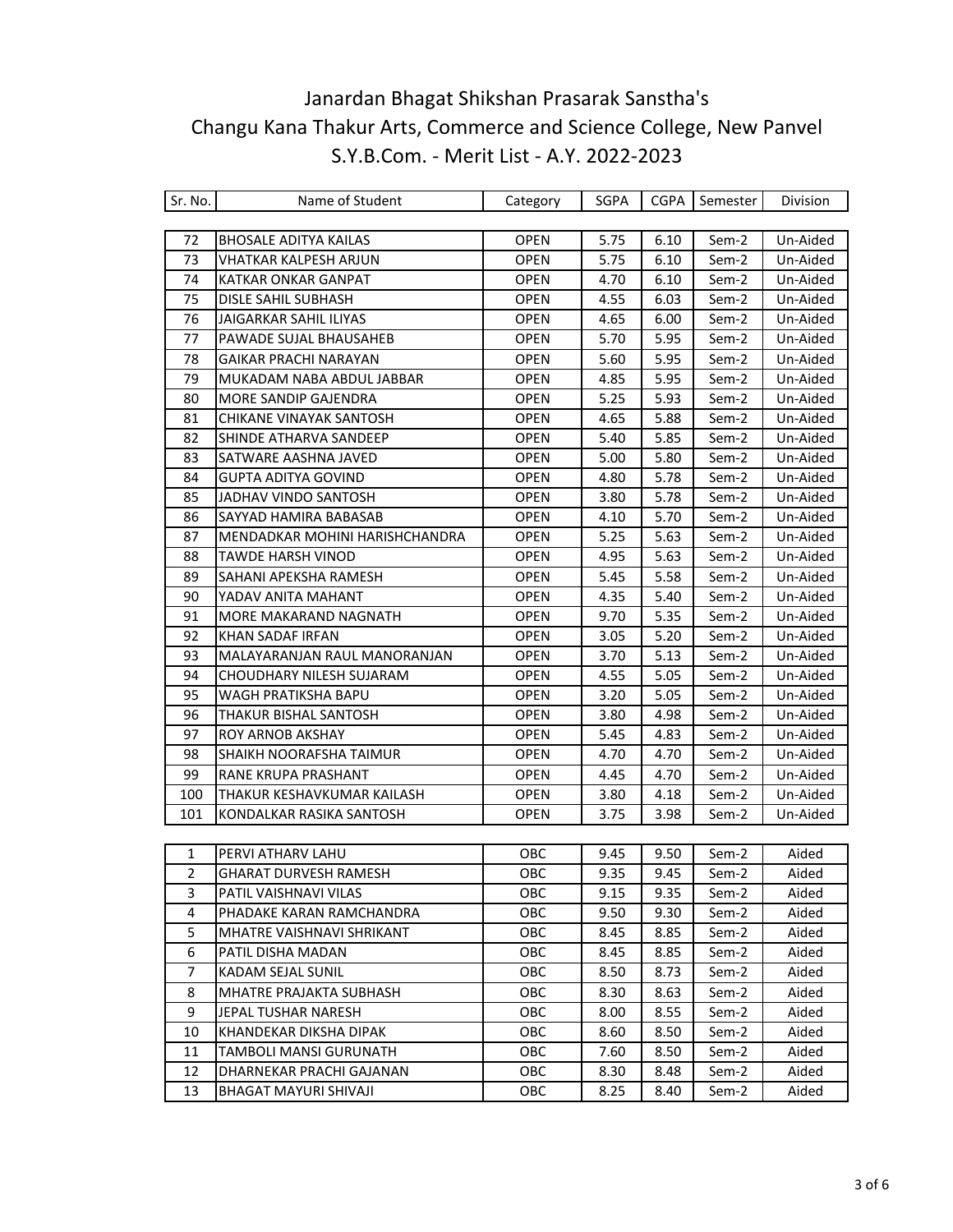| Sr. No. | Name of Student                  | Category   | SGPA | <b>CGPA</b> | Semester | Division |
|---------|----------------------------------|------------|------|-------------|----------|----------|
|         |                                  |            |      |             |          |          |
| 14      | <b>BHORDE SAKSHI VIJAY</b>       | OBC        | 7.80 | 8.38        | Sem-2    | Aided    |
| 15      | <b>BHOIR SHRAMIKA KESHRINATH</b> | OBC        | 7.55 | 8.33        | Sem-2    | Aided    |
| 16      | <b>CHORAGE ADITYA MANOHAR</b>    | OBC        | 7.40 | 8.23        | Sem-2    | Aided    |
| 17      | PATIL ADITYA DILIP               | OBC        | 7.45 | 8.20        | Sem-2    | Aided    |
| 18      | JAMBHALE PRAJWAL PRAMOD          | OBC        | 7.60 | 8.08        | Sem-2    | Aided    |
| 19      | RAUL SHRIYA SHARAD               | OBC        | 8.00 | 8.03        | Sem-2    | Aided    |
| 20      | ADVIRKAR SAKSHI ANIL             | OBC        | 7.55 | 8.03        | Sem-2    | Aided    |
| 21      | PHAWDE SAHIL RAJESH              | OBC        | 7.65 | 8.00        | Sem-2    | Aided    |
| 22      | TAMBAT DEVESHREE PARSHURAM       | OBC        | 7.45 | 7.98        | Sem-2    | Aided    |
| 23      | GHARAT AYUSH ANIL                | OBC        | 7.10 | 7.95        | Sem-2    | Aided    |
| 24      | AHER DNYANESHWARI BABAJI         | OBC        | 7.85 | 7.90        | Sem-2    | Aided    |
| 25      | SHIVKAR SAKSHI JAGANNATH         | OBC        | 7.95 | 7.88        | Sem-2    | Aided    |
| 26      | TANDEL MANALI DHANAJI            | OBC        | 6.30 | 7.78        | Sem-2    | Aided    |
| 27      | KHANDE SHRAWANI GANESH           | OBC        | 7.05 | 7.73        | Sem-2    | Aided    |
| 28      | PATIL SAKSHI NANDKISHOR          | OBC        | 6.95 | 7.73        | Sem-2    | Aided    |
| 29      | <b>GAIKAR YUGANT ANANT</b>       | OBC        | 7.40 | 7.68        | Sem-2    | Aided    |
| 30      | PATIL MAYURESH SANTOSH           | OBC        | 7.00 | 7.68        | Sem-2    | Aided    |
| 31      | PATIL NIDHI MILIND               | OBC        | 6.65 | 7.68        | Sem-2    | Aided    |
| 32      | <b>MHATRE GAURI SANTOSH</b>      | OBC        | 6.75 | 7.63        | Sem-2    | Aided    |
| 33      | MOKAL AKSHATA AVINASH            | OBC        | 7.30 | 7.60        | Sem-2    | Aided    |
| 34      | <b>BHAGAT JATIN AJAY</b>         | OBC        | 7.45 | 7.55        | Sem-2    | Aided    |
| 35      | PATIL HARSHADA SANTOSH           | OBC        | 7.10 | 7.55        | Sem-2    | Aided    |
| 36      | PATIL SHAMLI SANDESH             | OBC        | 6.85 | 7.53        | Sem-2    | Aided    |
| 37      | SHASHWATI YOGESH RASAL           | OBC        | 6.70 | 7.53        | Sem-2    | Aided    |
| 38      | THALE PRITI BALKRUSHNA           | OBC        | 7.25 | 7.48        | Sem-2    | Aided    |
| 39      | CHATURYA NEHA SADASHIV           | OBC        | 7.10 | 7.28        | Sem-2    | Aided    |
| 40      | PATIL SANIKA RAJENDRA            | OBC        | 7.10 | 7.20        | Sem-2    | Aided    |
| 41      | PATIL SUJAL SHASHIKANT           | OBC        | 6.15 | 6.98        | Sem-2    | Aided    |
| 42      | PAWAR PRACHITI NAGESH            | OBC        | 6.45 | 6.95        | Sem-2    | Un-Aided |
| 43      | <b>MHATRE SHUBHAM ARUN</b>       | OBC        | 7.25 | 6.93        | Sem-2    | Un-Aided |
| 44      | PATIL DIVYA MOHAN                | OBC        | 5.65 | 6.88        | Sem-2    | Un-Aided |
| 45      | PATIL NOOPUR NILESH REKHA        | OBC        | 5.80 | 6.85        | Sem-2    | Un-Aided |
| 46      | <b>BHAGAT OMKAR VASANT</b>       | OBC        | 5.35 | 6.80        | Sem-2    | Un-Aided |
| 47      | PATIL SHRUTI DILIP               | <b>OBC</b> | 6.70 | 6.63        | Sem-2    | Un-Aided |
| 48      | AMBEKAR HARSH HARISHCHANDRA      | <b>OBC</b> | 5.45 | 6.63        | Sem-2    | Un-Aided |
| 49      | PRAJAPATI ZARNA PRAKASH          | OBC        | 6.50 | 6.60        | Sem-2    | Un-Aided |
| 50      | PANGE AISHWARYA SANTOSH          | OBC        | 5.60 | 6.58        | Sem-2    | Un-Aided |
| 51      | BHUSARE ADITYA BHIMRAO           | OBC        | 5.75 | 6.55        | Sem-2    | Un-Aided |
| 52      | WAGHMARE ASHISH MANOHAR          | OBC        | 4.70 | 6.53        | Sem-2    | Un-Aided |
| 53      | <b>MOHITE MANSVI VIJAY</b>       | OBC        | 5.25 | 6.45        | Sem-2    | Un-Aided |
| 54      | KADAM SHREYA RAJENDRA            | OBC        | 4.95 | 6.45        | Sem-2    | Un-Aided |
| 55      | SHIGVAN HARSHITA RAJU            | OBC        | 4.80 | 6.43        | Sem-2    | Un-Aided |
| 56      | BHADAWALKAR MEGHNA MANOJ         | OBC        | 5.40 | 6.30        | Sem-2    | Un-Aided |
| 57      | PATIL PRATHAM NAMDEV             | OBC        | 5.00 | 6.28        | Sem-2    | Un-Aided |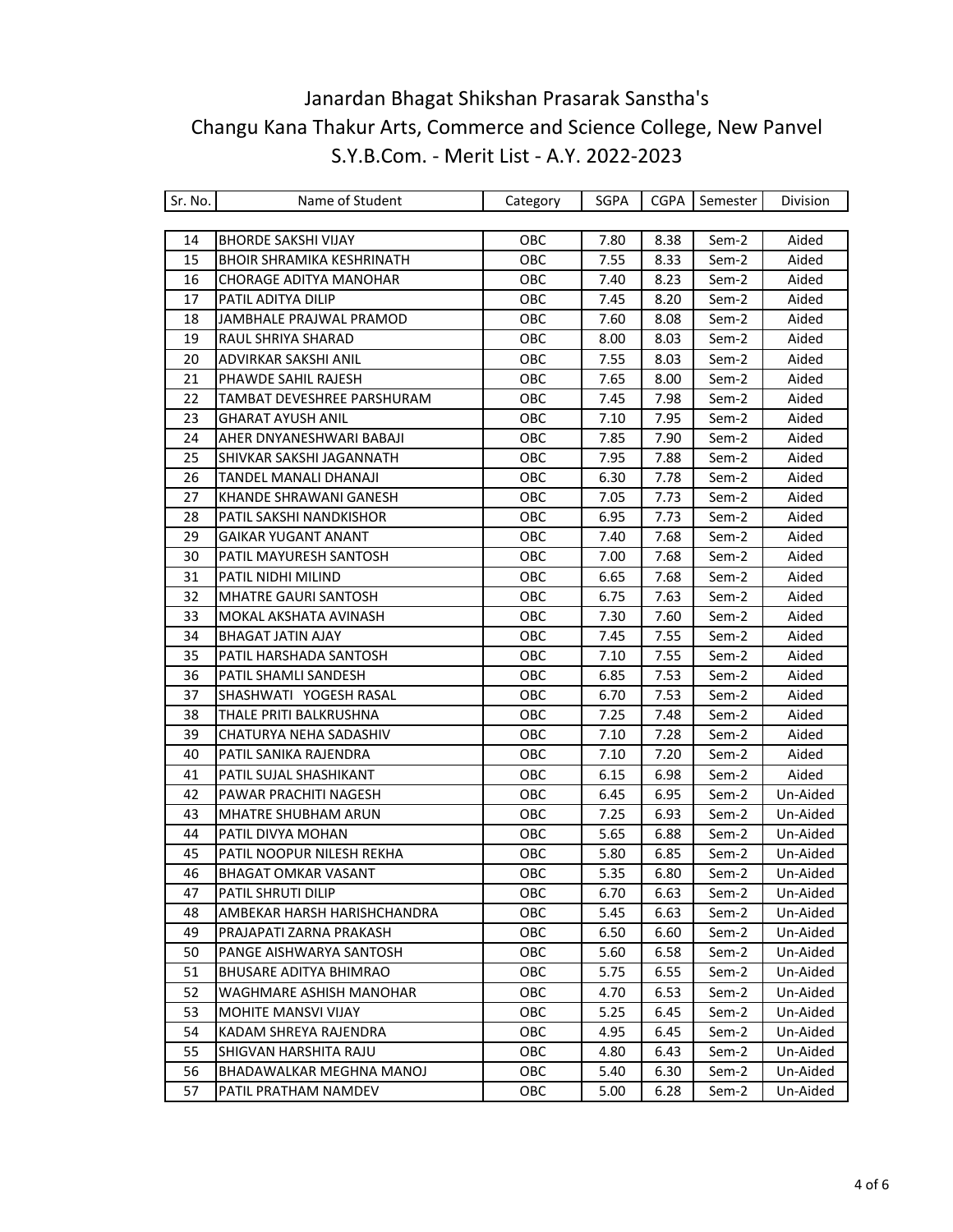| Sr. No.        | Name of Student                 | Category   | SGPA | <b>CGPA</b> | Semester | Division |
|----------------|---------------------------------|------------|------|-------------|----------|----------|
|                |                                 |            |      |             |          |          |
| 58             | BAJBALKAR TEJASHREE SURYAKANT   | OBC        | 4.55 | 6.23        | Sem-2    | Un-Aided |
| 59             | SANIKA SURESH KANTE             | OBC        | 5.10 | 6.15        | Sem-2    | Un-Aided |
| 60             | <b>MANKAR SHRUTI SHYAM</b>      | OBC        | 4.90 | 6.13        | Sem-2    | Un-Aided |
| 61             | MADHAVI MANISH RAJESH           | OBC        | 5.15 | 6.10        | Sem-2    | Un-Aided |
| 62             | <b>MADHAVI PRAYAS VITTHAL</b>   | OBC        | 4.20 | 5.95        | Sem-2    | Un-Aided |
| 63             | AHER RUSHIKESH LAXMAN           | OBC        | 4.40 | 5.88        | Sem-2    | Un-Aided |
| 64             | PATIL PRANAY DHANLAL            | OBC        | 4.65 | 5.85        | Sem-2    | Un-Aided |
| 65             | PATIL OMKAR MOHAN               | OBC        | 4.55 | 5.85        | Sem-2    | Un-Aided |
| 66             | PATIL VIDHI GANESH              | OBC        | 4.10 | 5.85        | Sem-2    | Un-Aided |
| 67             | AMBEKAR CHAITANYA HARISHCHANDRA | OBC        | 4.35 | 5.78        | Sem-2    | Un-Aided |
| 68             | PATIL PANKAJ SITARAM            | OBC        | 4.90 | 5.70        | Sem-2    | Un-Aided |
| 69             | PATIL CHETAN RAVINDRA           | OBC        | 3.65 | 5.53        | Sem-2    | Un-Aided |
| 70             | <b>MHATRE KUNALI MARUTI</b>     | OBC        | 3.45 | 5.45        | Sem-2    | Un-Aided |
| 71             | <b>BHOIR DIKSHITA ASHOK</b>     | OBC        | 3.95 | 5.35        | Sem-2    | Un-Aided |
| 72             | PATIL TRUNALI DNYANDEV          | OBC        | 4.95 | 5.33        | Sem-2    | Un-Aided |
| 73             | <b>BHOIR ADITYA VISHWAS</b>     | OBC        | 4.00 | 5.30        | Sem-2    | Un-Aided |
| 74             | KOKATE SHEETAL ANANDA           | OBC        | 3.75 | 4.98        | Sem-2    | Un-Aided |
| 75             | CHAUDHARI NIKHIL MUKESH         | OBC        | 3.50 | 4.98        | Sem-2    | Un-Aided |
| 76             | RALE VAISHNAVI ANANT            | OBC        | 4.25 | 4.68        | Sem-2    | Un-Aided |
| 77             | <b>GAIKAR SUYASH ARJUN</b>      | OBC        | 3.80 | 4.68        | Sem-2    | Un-Aided |
| 78             | <b>KUBDE KHUSHI RAJESH</b>      | OBC        | 4.95 | 4.65        | Sem-2    | Un-Aided |
| 79             | SOLKAR AMRUTA HITENDRA          | OBC        | 3.80 | 4.23        | Sem-2    | Un-Aided |
| 80             | <b>BHOIR PAYAL RAMESH</b>       | OBC        | 3.15 | 2.98        | Sem-2    | Un-Aided |
|                |                                 |            |      |             |          |          |
| 1              | KOLI RIYA HARESHWAR             | <b>SBC</b> | 6.60 | 7.78        | Sem-2    | Aided    |
| $\overline{2}$ | KOLI APURVA NARESH              | <b>SBC</b> | 6.25 | 7.15        | Sem-2    | Aided    |
|                |                                 |            |      |             |          |          |
| $\mathbf{1}$   | KALOTE RIYA SHYAM               | <b>SC</b>  | 8.45 | 9.00        | Sem-2    | Aided    |
| $\overline{2}$ | JADHAV PRERANA BHAGWAN          | SC         | 8.15 | 8.85        | Sem-2    | Aided    |
| 3              | PANDIT ABHISHEK ABHIMAN         | SC         | 7.70 | 8.48        | Sem-2    | Aided    |
| $\overline{4}$ | PEDAMAKAR SAKSHI HITENDRA       | SC         | 8.50 | 8.38        | Sem-2    | Aided    |
| 5              | <b>GHONE PRASHANT SANTOSH</b>   | SC         | 7.80 | 8.18        | Sem-2    | Aided    |
| 6              | JADHAV RASIKA RAVINDRA          | SC         | 7.70 | 8.03        | Sem-2    | Aided    |
| 7              | KAMBLE SARA DEEPAK              | SC         | 7.60 | 7.75        | Sem-2    | Aided    |
| 8              | TAMBE NISHANT NITIN             | SC         | 7.25 | 7.63        | Sem-2    | Aided    |
| 9              | <b>BHEKARE YASH AMBAJI</b>      | SC         | 7.45 | 7.58        | Sem-2    | Aided    |
| $10\,$         | URANKAR PRATHAMESH PRASAD       | SC         | 6.40 | 7.40        | Sem-2    | Aided    |
| 11             | KAMBLE RUTUJA SUNIL             | SC         | 4.95 | 6.65        | Sem-2    | Aided    |
| 12             | MUJMULE PRIYANKA PRAKASH        | SC         | 6.65 | 6.60        | Sem-2    | Aided    |
| 13             | RAUT PRAJAKTA RAVI              | <b>SC</b>  | 6.55 | 6.58        | Sem-2    | Aided    |
| 14             | KAMBLE PRACHI SANJAY            | SC         | 5.75 | 6.58        | Sem-2    | Aided    |
| 15             | SALVI SHUBHAM MANGESH           | SC         | 5.90 | 6.53        | Sem-2    | Aided    |
| 16             | MAGARE SAKSHI NIVRUTTI          | SC         | 5.95 | 6.38        | Sem-2    | Aided    |
| 17             | KAMBLE AKSHATA RAVINDRA         | <b>SC</b>  | 5.00 | 6.30        | Sem-2    | Aided    |